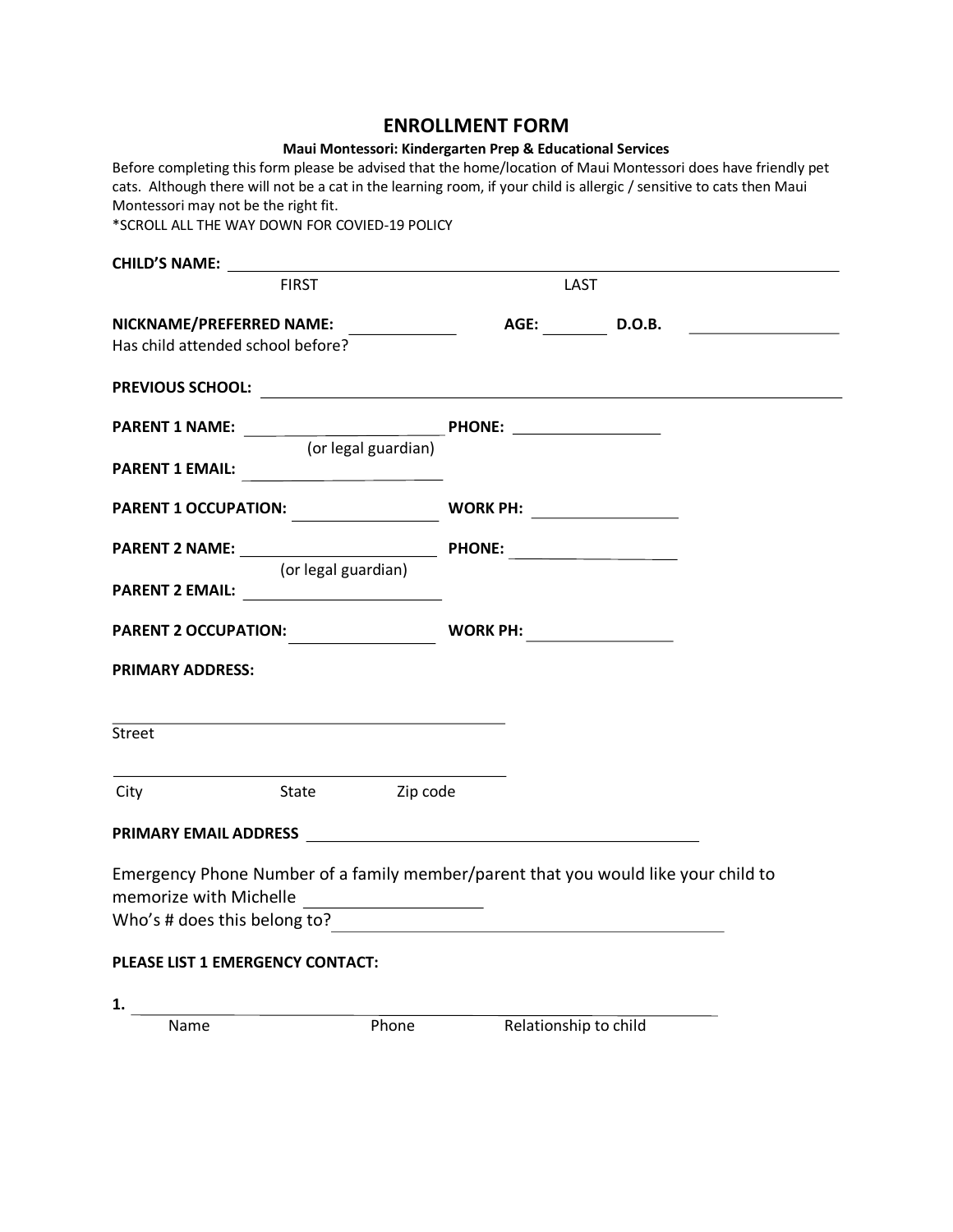## **Getting to know your little one**

Please help me to know your child better by filling in the following information.

Child's Name

1. Areas of strength:

2. Interaction with peers and siblings:

3. Goals for this experience:

4. Describe your child's interests:

5. Please explain your philosophy for discipline at home:

<u> 1989 - Johann Stoff, deutscher Stoffen und der Stoffen und der Stoffen und der Stoffen und der Stoffen und der</u> <u> 1989 - Johann Stoff, deutscher Stoff, der Stoff, der Stoff, der Stoff, der Stoff, der Stoff, der Stoff, der S</u>

6. Additional information you would like to share

Please list all medical conditions so that Maui Montessori can best serve your child daily and in the event of a medical emergency. Include all dietary restrictions, medical conditions, medications, allergies and illnesses.

Is it okay for Michelle Lazuka to provide a healthy snack for your child? Circle: YES or NO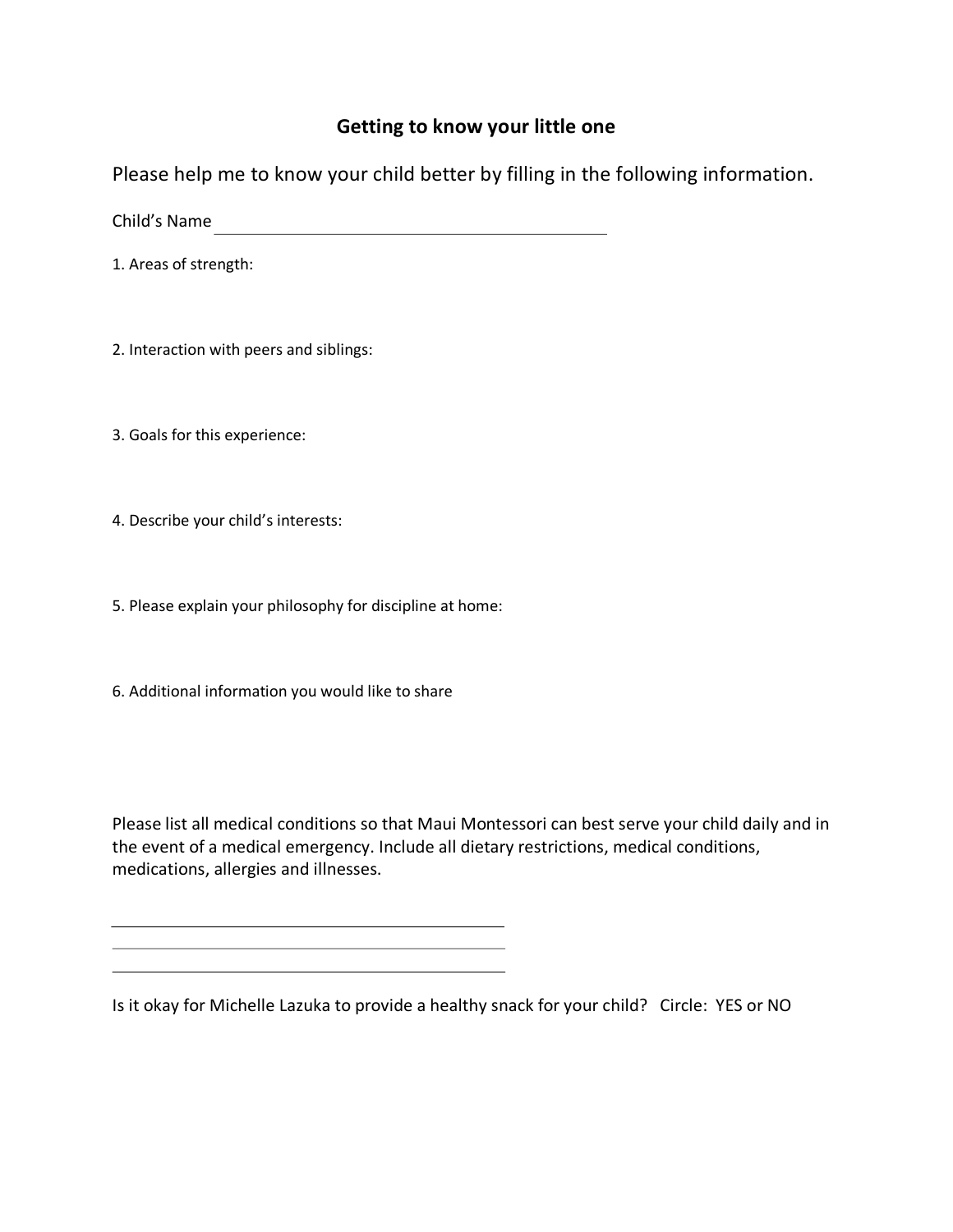### **What to bring to Maui Montessori Kindergarten Prep:**

The first visit requires:

\*Ziploc bag of underwear, shorts, shirt, all labeled to keep at Maui Montessori.

\*A filled water bottle each visit and an open mind for learning! That's all you need  $\odot$ 

\* Your child can bring a snack too if desired.

## **Registration Contract: Maui Montessori Kindergarten Prep**

Please initial each line below:

Kindergarten Prep is open to all families on a space available basis. Children must be at least 3 years old, completely toilet trained (no pull ups or diapers). Maui Montessori has the right to withdraw a child at any time if I feel they are a harm to others or themselves.

I (Michelle Lazuka) have the right to terminate your use of the program when payments have not been made on time or if cancelations are frequent. Should circumstances arise that affect your ability to pay for your sessions, please inform Michelle Lazuka as soon as possible.

Please give 24-hour notice via text if you cannot make your appointment. (808) 500-8881. No Shows or NOT providing 24-hour notice will result in a charge of  $\frac{1}{2}$  (\$32.50) of the amount of the full session. Please arrive and pick up on time. There is a five-minute grace period at pick up. After 5 minutes, you will be charged \$1.00 minute after that.

How would you like to pay for the sessions for your child? Please check one.

Pay for each session on that day in person Pay online at sign up time

Parent/legal guardian signature date date date

### **Media Release**

I (parent/guardian printed name) allow my child's photo to be released on Maui Montessori's social media pages and website. Child's name is authorized by Date

(parent/guardian signature)

to allow Maui Montessori to use photos of the children for this purpose while attending the program.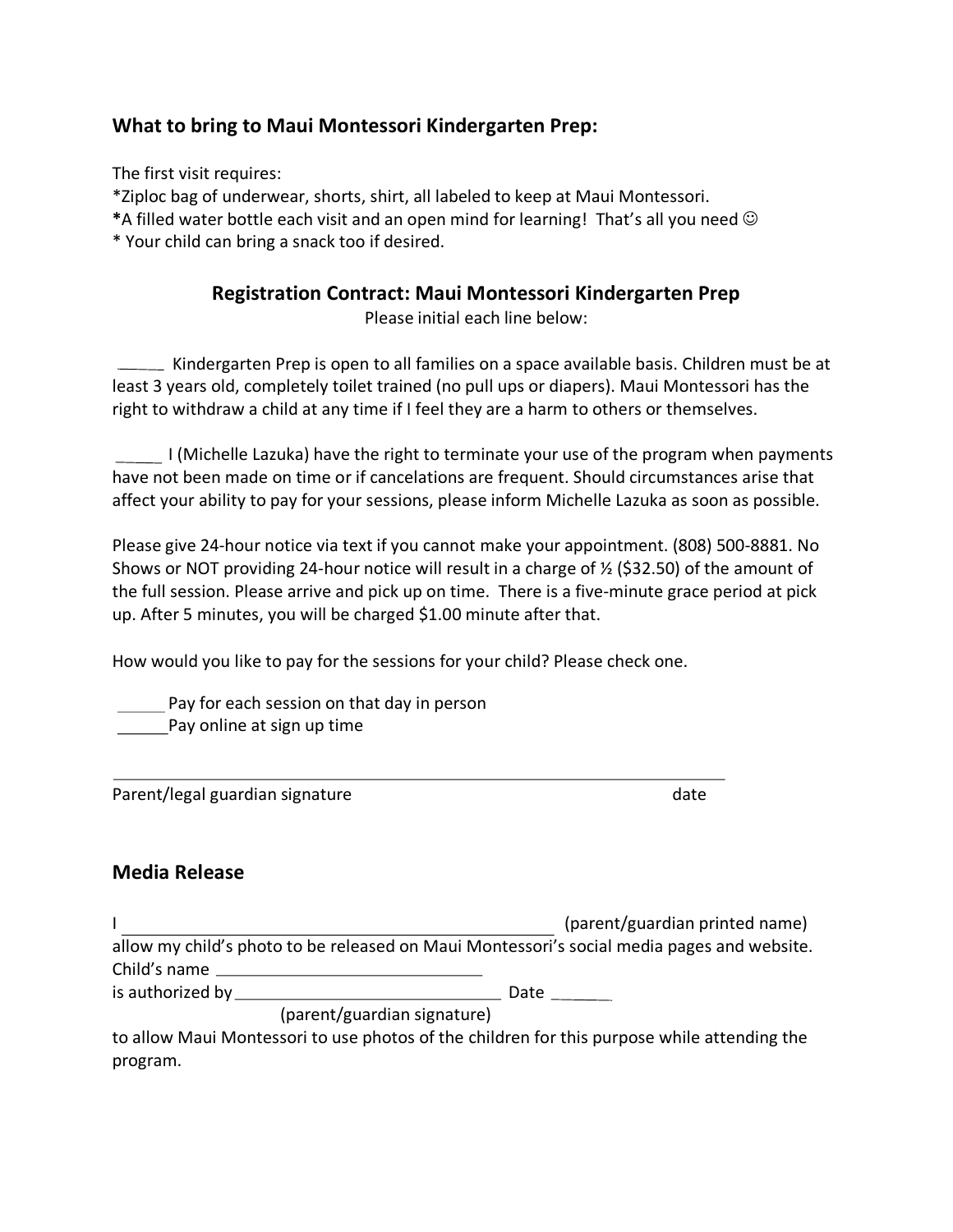I, 1, 1, 1, 1, have read and understand the enrollment contract and I

agree to the terms.

Parent/legal guardian signature date date

# **Maui Montessori release of information and consent for medical and/or emergency treatment**

I, , hereby voluntarily consent to the rendering of care, and medical treatment by the staff of Maui Montessori Kindergarten Prep that may in their professional judgement be necessary to provide for the medical, or emergency care of my child (childʻs full name).

I further give my consent to Michelle Lazuka/Maui Montessori to arrange for routine or emergency medical and/or and treatment necessary to preserve the health of my child including but not limited to calling 911, CPR First aid etc. I also allow them to **release any health or medical or important information** about my child to any other emergency responder, DR, nurse, caregiver, etc. in the event that my child is injured or ill while under the care of Maui Montessori, I hereby give permission to the caregiver to provide first aid for the child and to take the appropriate measures, including contacting the Emergency Medical Service (EMS) system and arranging for transportation to the nearest emergency medical facility. In making medical decisions on my behalf for the benefit of my dependent, I direct that the caregiver attempt to contact me. However, if medical care becomes essential, I give permission to the caregiver (Maui Montessori) to make such decisions regarding such treatment as deemed appropriate by the medical doctor, hospital or their authorized designee. In furtherance of any treatment decisions to be made by the caregiver on my behalf for the benefit of my dependent, I authorize the caregiver to request, obtain, review and inspect any and all information bearing upon my child's health and relevant to any such decisions to be made respecting such treatment.

I acknowledge that no guarantees have been made to me as to the effect of such examinations or treatment on the condition of my dependent and that I am responsible for all reasonable charges in connection with the care and treatment rendered to my dependent during this period.

Parent/legal guardian signature

Date